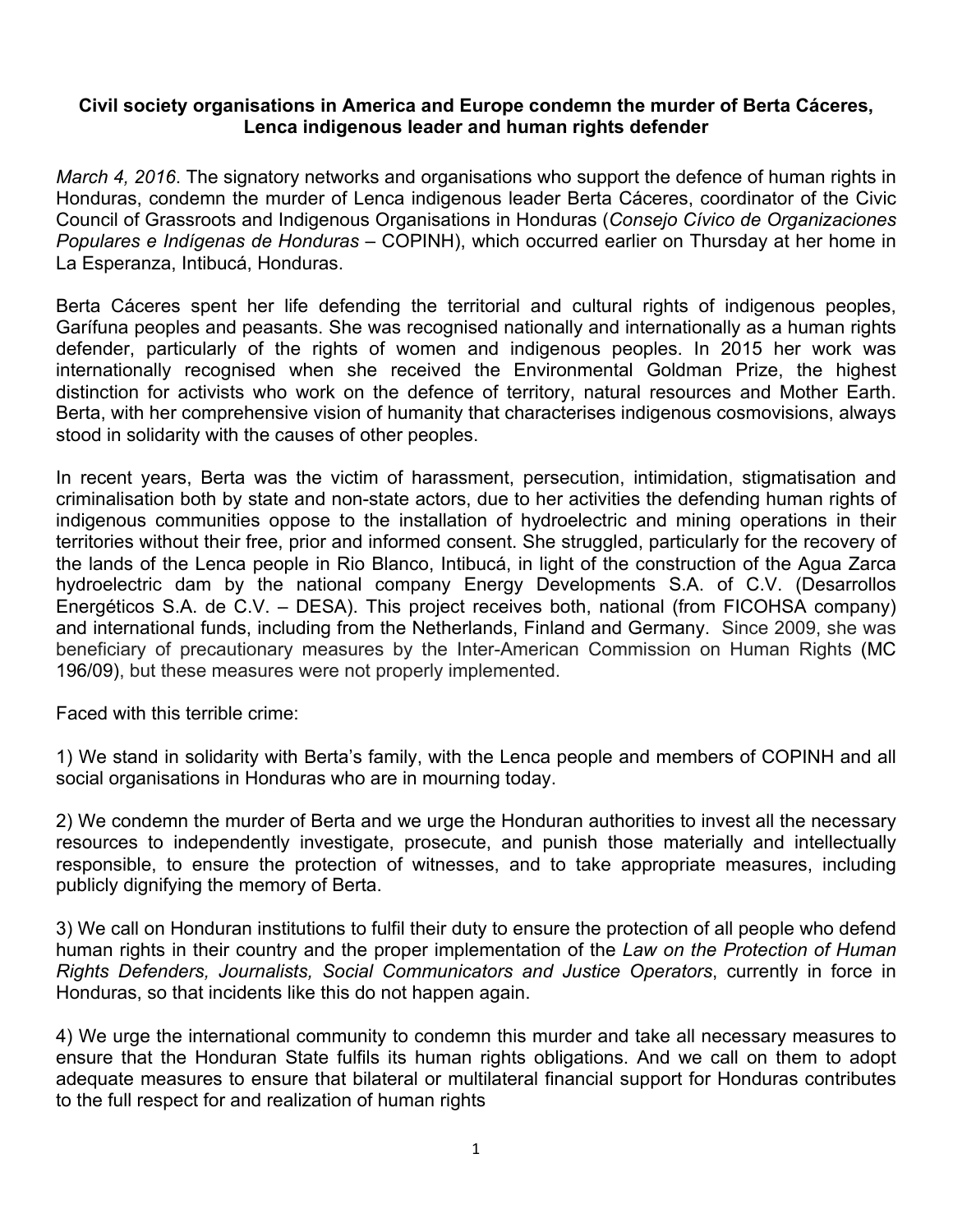"*In our world views we are beings of earth and water and corn, we Lenca people are the ancestral custodians of the rivers, which are also kept safe by the spirits of the young girls, who teach us that giving our lives in different ways to defending the rivers, is to give our lives for the good of humanity and this planet*". Berta Cáceres, speech upon receiving the Goldman prize in 2015.

ACAT-Suiza ACT Alliance EU Action Solidarité Tiers Monde (ASTM) (Luxemburgo) Asociación de Investigación y Especialización sobre Temas Iberoamericanos (AIETI) (España) Asociación Paz con Dignidad Asociación Pro Derechos Humanos de España (APDHE) AWO International e.V. Banktrack (Países Bajos) Bischöfliche Aktion Adveniat e.V. para los pueblos en América Latina y el Caribe (Alemania) Brigadas de Paz Internacional (PBI) Broederlijk Delen (Bélgica) CAFOD Calala Fondo de Mujeres (España) CCFD (Francia) CIDSE CISV (Italia) Collettivo Italia Centro America CICA (Italia) Comisión de Derechos Humanos Hispano Guatemalteca (CDHHG) Comisiones Obreras de Madrid (CCOO) (España) Cooperacció – Barcelona (España) Coordinadora de Organizaciones no Gubernamentales de Desarrollo de España (CONGDE) (España) Copenhaguen Initiative for Central America and Mexico (CIFCA) DIAKONIA (Suecia) Federación de Asociaciones de Defensa y Promoción de los Derechos Humanos (España) FIAN Internacional Fondo de Acción Urgente América Latina y el Caribe Forschungs- und Dokumentationszentrum Chile-Lateinamerika e.V. (Centro de Investigación y Documentación Chile-América Latina) Forum Honduras Schweiz (Foro Honduras Suiza) Forum Syd (Suecia) FOS (Bélgica) Friends of the Earth Finland (Finlandia) Front Line Defenders FOS-Centroamérica Fundación Heinrich Böll México, Centroamérica y El Caribe Grupo Sur Guatemala Komittee (Comité de Guatemala) (Alemania) Guatemala Human Rights Commission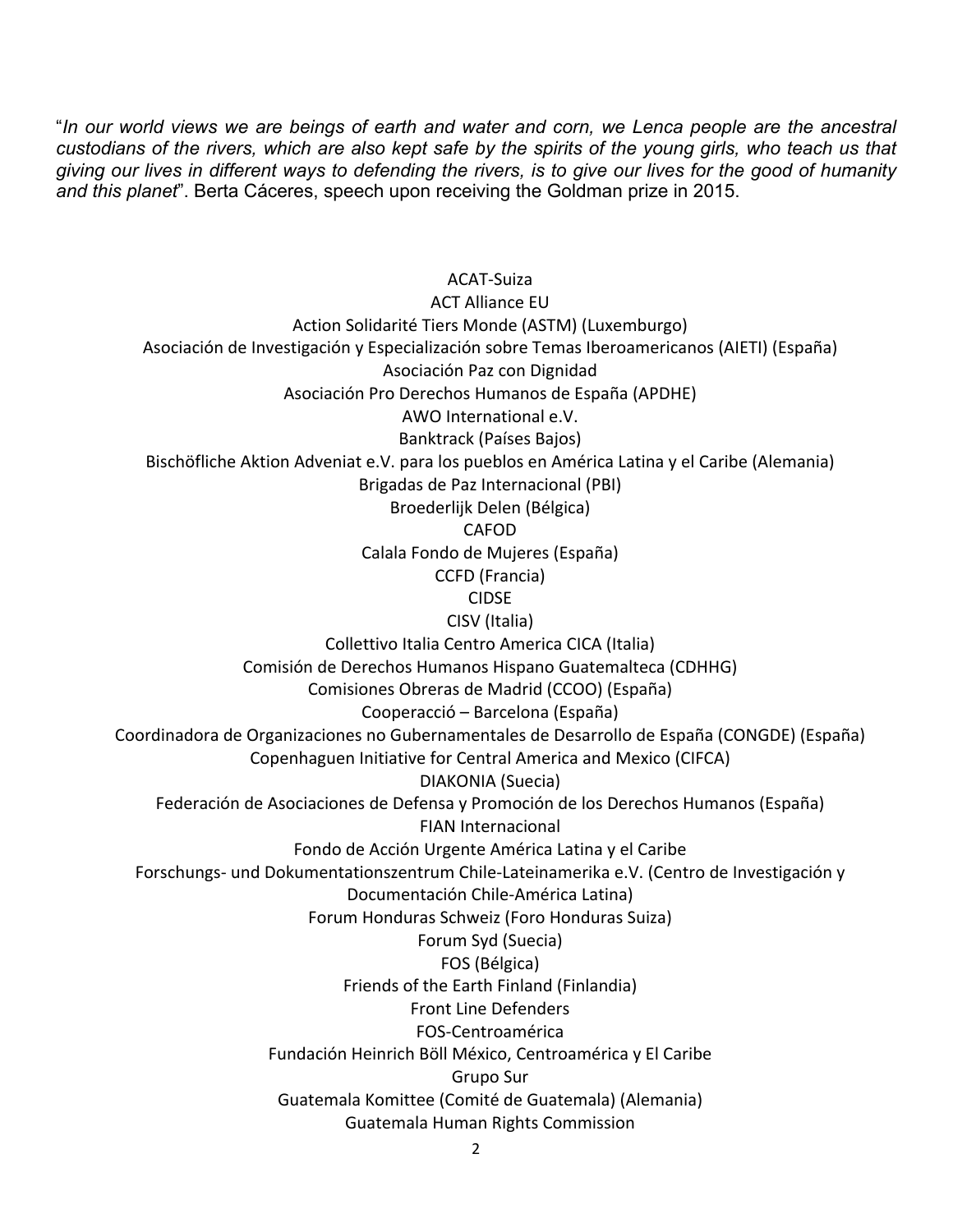Guatemala Solidarität Österreich (Solidaridad con Guatemala de Austria) (Austria) Guatemalagruppe Nürnberg e. V. (Grupo para Guatemala de Nuremberg) (Alemania) Guatemalanetz Bern (Red Guatemala-Suiza de Berna) (Suiza) Hondurasdelegation (Delegación a Honduras) ICCO Cooperation (Países Bajos) IEPALA-UCM (España) Informationsgruppe Lateinamerika-IGLA (Grupo de Información sobre América Latina) (Austria) Iniciativas de Cooperación Internacional para el Desarrollo (ICID) INKOTA-netzwerk (INKOTA – Red Ecuménica) International Federation for Human Rights (FIDH) (Francia) INTERTEAM (Suiza) International Service for Human Rights (ISHR) Kindernothilfe e.V. (Alemania) Komitè Global Local Bolzano (Italia) Manitese (Italia) Manos Unidas (España) Medico International Suiza Menschenrechtskette Honduras (Cadena de Derechos Humanos Honduras, CADEHO) Misereor (Alemania) Movimiento por la Paz el Desarme y la Libertad (MPDL) Mundubat (España) Nicaragua-Forum Heidelberg (Alemania) Nicaragua-Verein Düsseldorf e.V. (Asociación Nicaragua en Düsseldorf) (Alemania) Observatorio protección defensores derechos humanos (FIDH, OMCT) Ökumenisches Büro für Frieden und Gerechtigkeit (Oficina Ecuménica por la Paz y la Justicia) Oxfam en Honduras (Honduras) Oxfam Solidarité (Oxfam Solidaridad) (Bélgica) Peace Watch Switzerland (PSW) (Suiza) Plataforma de Solidaridad con Chiapas y Guatemala de Madrid (España) Plataforma Internacional contra la Impunidad Germantown Mennonite Church, Philadelphia, Pennsylvania, USA La Plataforma de Solidaridad con Chiapas y Guatemala de Madrid Red de Apoyo a Defensores y Defensoras de Derechos Humanos (DEFENRED) Red de solidaridad con el pueblo de Guatemala en Zurich (Suiza) Red Europea de Comités Oscar Romero Regional Latinoamericana de de la Unión Internacional de Trabajadores de la Alimentación, Agrícolas, Hoteles, Restaurantes, Tabaco y Afines (Rel-UITA) Rompiendo el Silencio Solfindos Solidair Met Guatemala Solidaridad Mundial (Bélgica) Solidaridad Suecia-América Latina (Suecia) SOLIFONDS (Zuerich) SweFOR - Movimiento Sueco por la Reconciliación (Suecia) terre des hommes (Suiza)